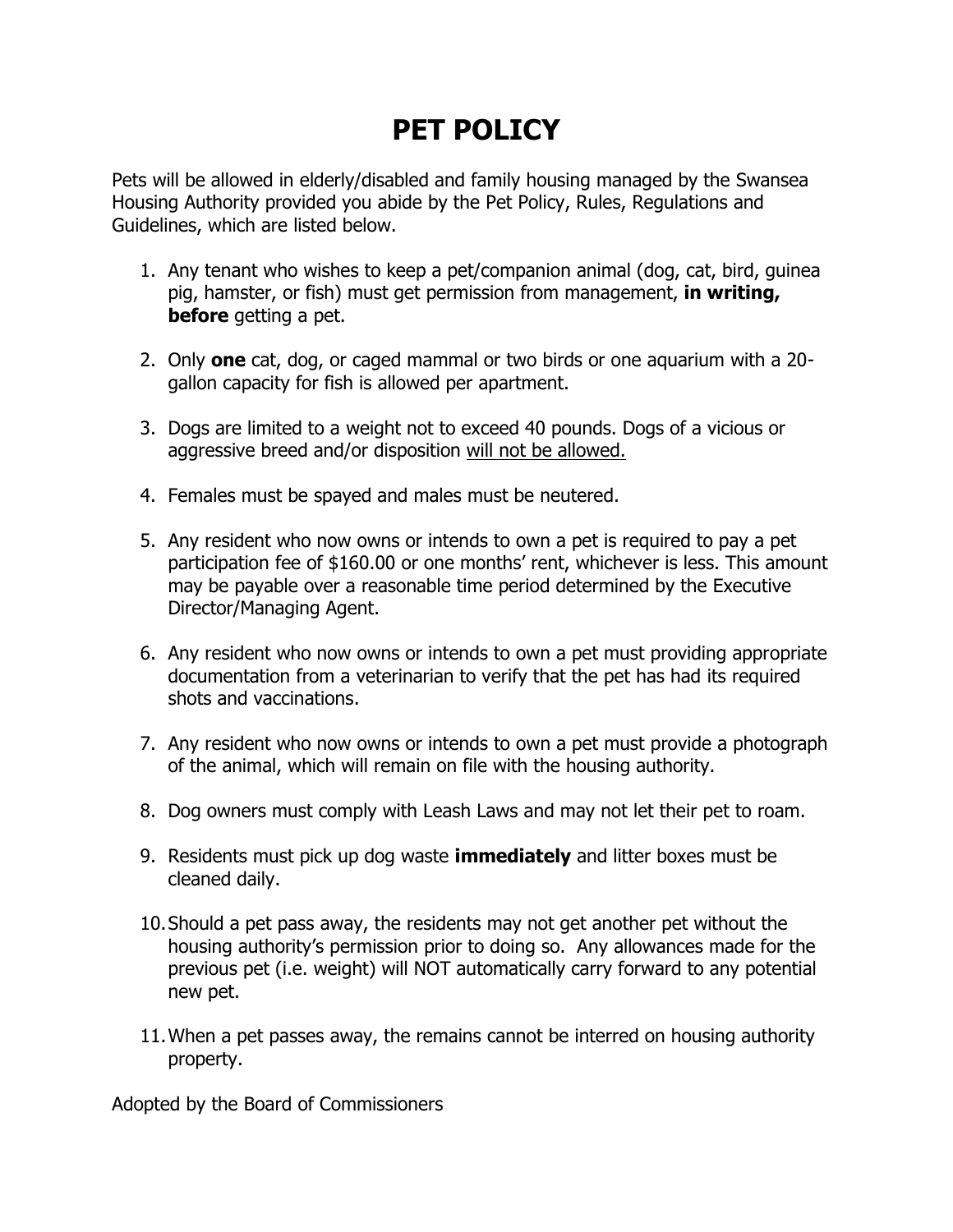## PET RIDER

This Pet Rider is an addendum to the lease between **\_\_\_\_\_\_\_\_\_\_\_\_\_\_\_\_\_\_\_\_\_ (resident) and Swansea Housing Authority (SHA**) is made a part of the lease entered into between parties on **\_\_\_\_\_\_\_\_\_\_\_\_\_\_\_\_\_\_\_\_\_\_\_\_\_\_\_\_\_.**

- 1. The resident has read and understands the attached pet policy in effect for the complex.
- 2. The resident will keep his/her pet in a responsible manner and provide proper care for it.
- 3. The resident will be liable for any damage or injury caused by his/her pet. If the resident's pet privilege payment does not cover the damage, management and the resident will agree on a payment plan to pay for the damage as well as replace the pet privilege payment.
- 4. Resident will show proof of spaying or neutering, and licensing, in accordance with the attached pet policy.
- 5. Resident will provide the name, address, and telephone number, in the space provided below, of a pet caretaker who will assume responsibility for the pet should the resident become unable to care for the pet. Resident will also provide the name, address, and telephone number of the veterinarian responsible for the pet's health care.

## **PET CARETAKER**

| NAME:                                                                                                                                       |  |
|---------------------------------------------------------------------------------------------------------------------------------------------|--|
| <b>ADDRESS:</b>                                                                                                                             |  |
| <b>TELEPHONE:</b><br><u> 1980 - Johann Johann Storm, meil in der Storm und der Storm und der Storm und der Storm und der Storm und der </u> |  |
| <b>VETERINARIAN</b>                                                                                                                         |  |
| NAME:<br><u> 1988 - Andrea Andrewski, amerikansk politik (d. 1988)</u>                                                                      |  |
| <b>ADDRESS:</b>                                                                                                                             |  |
|                                                                                                                                             |  |

If resident is unable to provide the name of a pet caretaker, he/she will provide details of other arrangements which have been made for the pet.